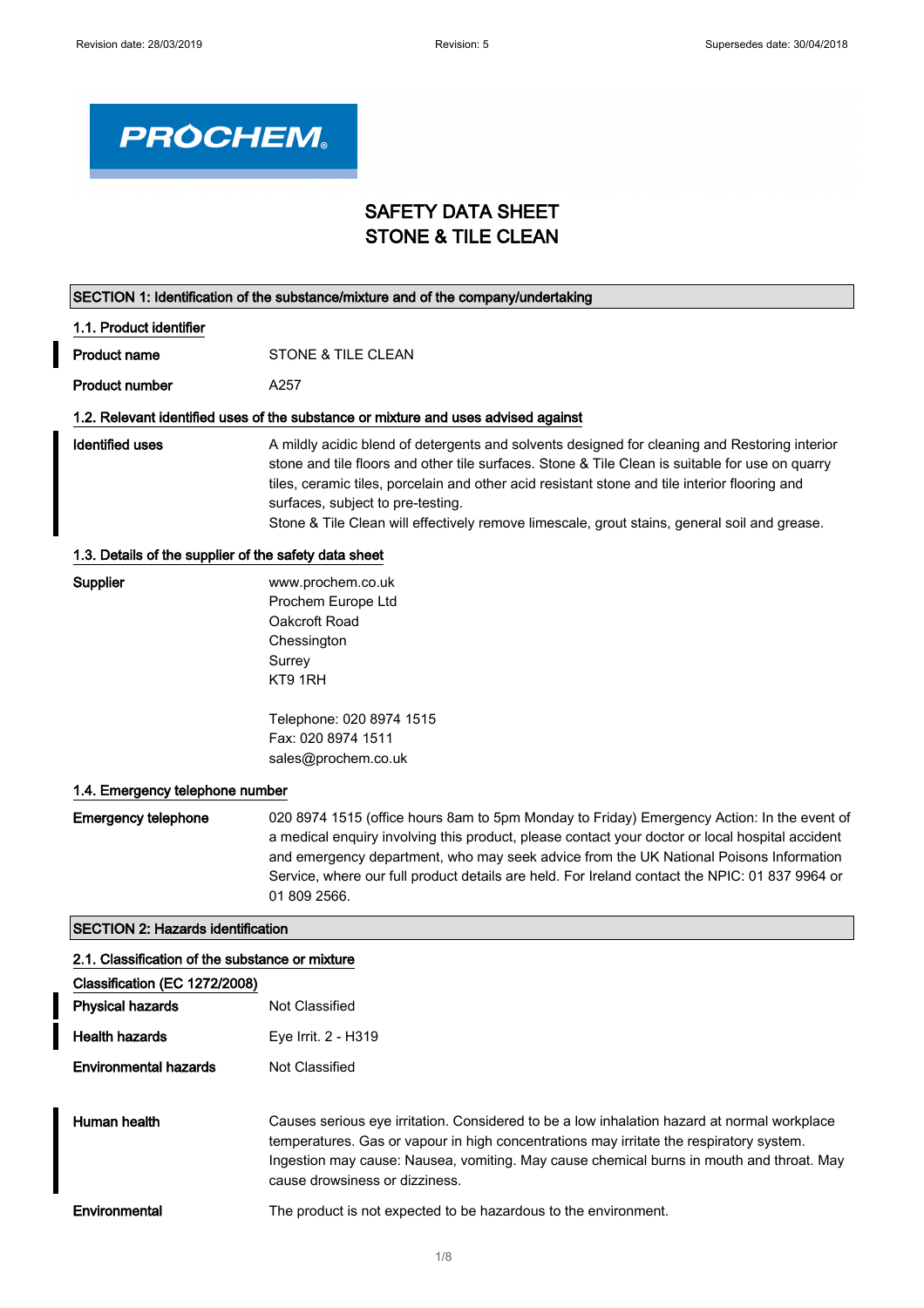# 2.2. Label elements

| Pictogram |
|-----------|
|           |

| Signal word                     | Warning                                                                                                                                                                                                                                                                                                                                                                                                                                                                                                            |
|---------------------------------|--------------------------------------------------------------------------------------------------------------------------------------------------------------------------------------------------------------------------------------------------------------------------------------------------------------------------------------------------------------------------------------------------------------------------------------------------------------------------------------------------------------------|
| <b>Hazard statements</b>        | H319 Causes serious eye irritation.                                                                                                                                                                                                                                                                                                                                                                                                                                                                                |
| <b>Precautionary statements</b> | P102 Keep out of reach of children.<br>P262 Do not get in eyes, on skin, or on clothing.<br>P280 Wear protective gloves/ protective clothing/ eye protection/ face protection.<br>P303+P361+P353 IF ON SKIN (or hair): Take off immediately all contaminated clothing.<br>Rinse skin with water or shower.<br>P305+P351+P338 IF IN EYES: Rinse cautiously with water for several minutes. Remove<br>contact lenses, if present and easy to do. Continue rinsing.<br>P310 Immediately call a POISON CENTER/ doctor. |
| Detergent labelling             | $\leq$ 5% anionic surfactants, $\leq$ 5% non-ionic surfactants, $\leq$ 5% perfumes                                                                                                                                                                                                                                                                                                                                                                                                                                 |

## 2.3. Other hazards

See section 8 for details of exposure limits.

| <b>SECTION 3: Composition/information on ingredients</b> |                      |                                                      |          |
|----------------------------------------------------------|----------------------|------------------------------------------------------|----------|
| 3.2. Mixtures                                            |                      |                                                      |          |
| (2-Methoxymethylethoxy)propanol                          |                      |                                                      | $1 - 5%$ |
| CAS number: 34590-94-8                                   | EC number: 252-104-2 | REACH registration number: 01-<br>2119450011-60-XXXX |          |
| Substance with a Community workplace exposure limit.     |                      |                                                      |          |
| Classification<br>Not Classified                         |                      |                                                      |          |
| Phosphoric acid %                                        |                      |                                                      | $1\%$    |
| CAS number: 7664-38-2                                    | EC number: 231-633-2 |                                                      |          |
| Classification                                           |                      |                                                      |          |
| Met. Corr. 1 - H290                                      |                      |                                                      |          |
| Acute Tox. 4 - H302                                      |                      |                                                      |          |
| Skin Corr. 1B - H314                                     |                      |                                                      |          |
| Eye Dam. 1 - H318                                        |                      |                                                      |          |

The Full Text for all R-Phrases and Hazard Statements are Displayed in Section 16.

# SECTION 4: First aid measures

## 4.1. Description of first aid measures

| Inhalation | Move affected person to fresh air and keep warm and at rest in a position comfortable for<br>breathing. Get medical attention if any discomfort continues.                                                                         |
|------------|------------------------------------------------------------------------------------------------------------------------------------------------------------------------------------------------------------------------------------|
| Ingestion  | Give a few small glasses of water or milk to drink. Never give anything by mouth to an<br>unconscious person. Get medical attention immediately. Never give anything by mouth to an<br>unconscious person. Do not induce vomiting. |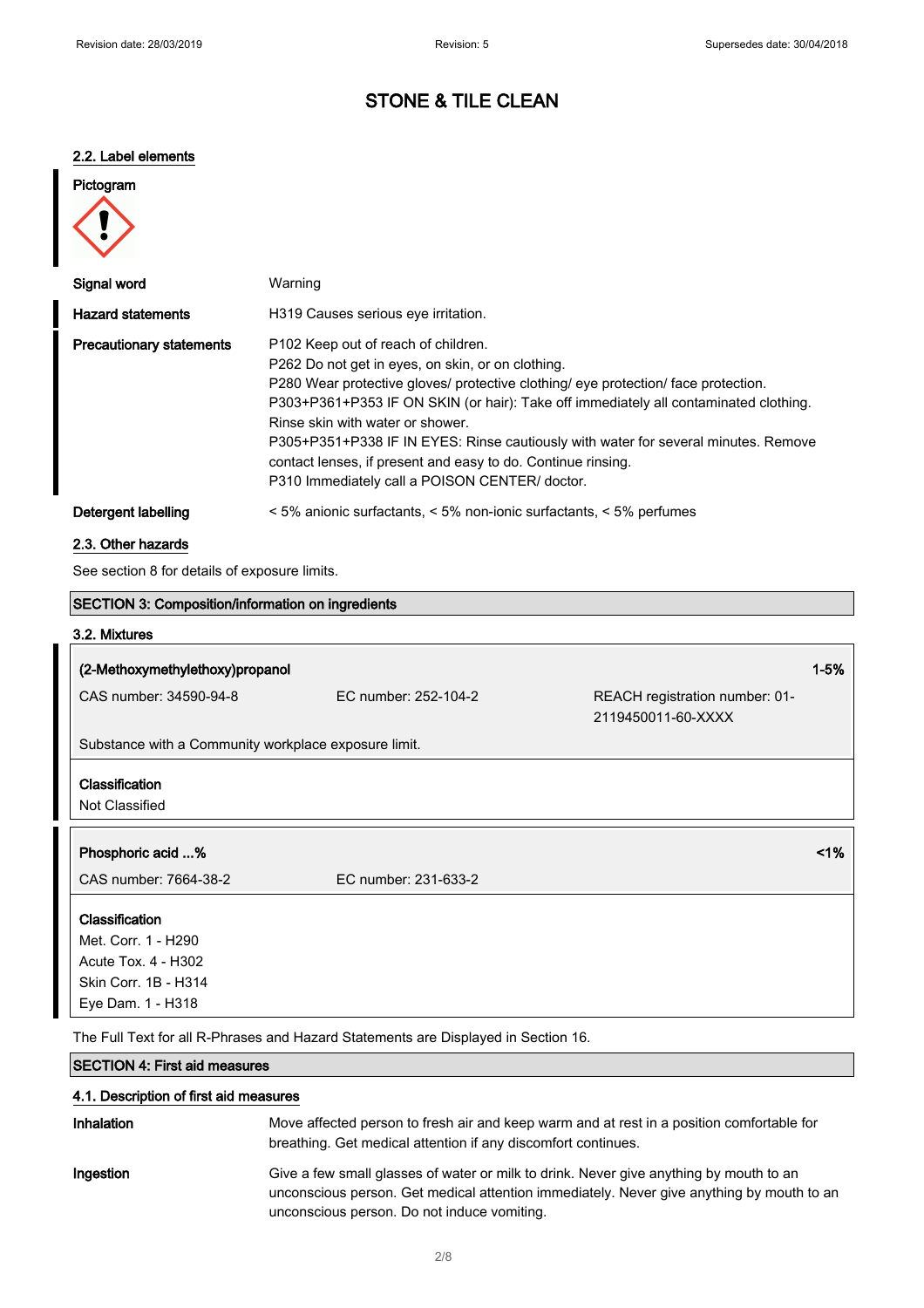$\overline{\phantom{a}}$ 

# STONE & TILE CLEAN

| Skin contact                                               | Rinse immediately with plenty of water. Get medical attention if irritation persists after<br>washing.                                                                                                                 |  |
|------------------------------------------------------------|------------------------------------------------------------------------------------------------------------------------------------------------------------------------------------------------------------------------|--|
| Eye contact                                                | Rinse immediately with plenty of water. Remove any contact lenses and open eyelids wide<br>apart. Continue to rinse for at least 15 minutes. Get medical attention.                                                    |  |
|                                                            | 4.2. Most important symptoms and effects, both acute and delayed                                                                                                                                                       |  |
| Eye contact                                                | Causes serious eye irritation.                                                                                                                                                                                         |  |
|                                                            | 4.3. Indication of any immediate medical attention and special treatment needed                                                                                                                                        |  |
| <b>Specific treatments</b>                                 | IF IN EYES: Immediately flush with plenty of water for up to 15 minutes. Remove any contact<br>lenses and open eyes wide apart. IF SWALLOWED: Get medical attention immediately.                                       |  |
| <b>SECTION 5: Firefighting measures</b>                    |                                                                                                                                                                                                                        |  |
| 5.1. Extinguishing media                                   |                                                                                                                                                                                                                        |  |
| Suitable extinguishing media                               | The product is not flammable. Extinguish with the following media: Water spray, dry powder or<br>carbon dioxide.                                                                                                       |  |
| 5.2. Special hazards arising from the substance or mixture |                                                                                                                                                                                                                        |  |
| Specific hazards                                           | No unusual fire or explosion hazards noted.                                                                                                                                                                            |  |
| <b>Hazardous combustion</b><br>products                    | Thermal decomposition or combustion products may include the following substances: Oxides<br>of carbon. Oxides of phosphorus. Phosphoric acid mist.                                                                    |  |
| 5.3. Advice for firefighters                               |                                                                                                                                                                                                                        |  |
| Special protective equipment<br>for firefighters           | Wear positive-pressure self-contained breathing apparatus (SCBA) and appropriate protective<br>clothing.                                                                                                               |  |
| <b>SECTION 6: Accidental release measures</b>              |                                                                                                                                                                                                                        |  |
|                                                            |                                                                                                                                                                                                                        |  |
|                                                            | 6.1. Personal precautions, protective equipment and emergency procedures                                                                                                                                               |  |
| <b>Personal precautions</b>                                | Wear protective clothing as described in Section 8 of this safety data sheet.                                                                                                                                          |  |
| 6.2. Environmental precautions                             |                                                                                                                                                                                                                        |  |
| <b>Environmental precautions</b>                           | Do not discharge into drains or watercourses or onto the ground.                                                                                                                                                       |  |
| 6.3. Methods and material for containment and cleaning up  |                                                                                                                                                                                                                        |  |
| Methods for cleaning up                                    | Absorb spillage with non-combustible, absorbent material. Collect and place in suitable waste<br>disposal containers and seal securely. For waste disposal, see Section 13.                                            |  |
| 6.4. Reference to other sections                           |                                                                                                                                                                                                                        |  |
| Reference to other sections                                | For personal protection, see Section 8. For waste disposal, see Section 13.                                                                                                                                            |  |
| <b>SECTION 7: Handling and storage</b>                     |                                                                                                                                                                                                                        |  |
| 7.1. Precautions for safe handling                         |                                                                                                                                                                                                                        |  |
| <b>Usage precautions</b>                                   | Wear protective clothing as described in Section 8 of this safety data sheet. Wash hands<br>thoroughly after handling. Wash contaminated clothing before reuse. Do not eat, drink or<br>smoke when using this product. |  |
|                                                            | 7.2. Conditions for safe storage, including any incompatibilities                                                                                                                                                      |  |
| <b>Storage precautions</b>                                 | Store in closed original container at temperatures between $5^{\circ}$ C and 30 $^{\circ}$ C. Keep out of the<br>reach of children.                                                                                    |  |
| 7.3. Specific end use(s)                                   |                                                                                                                                                                                                                        |  |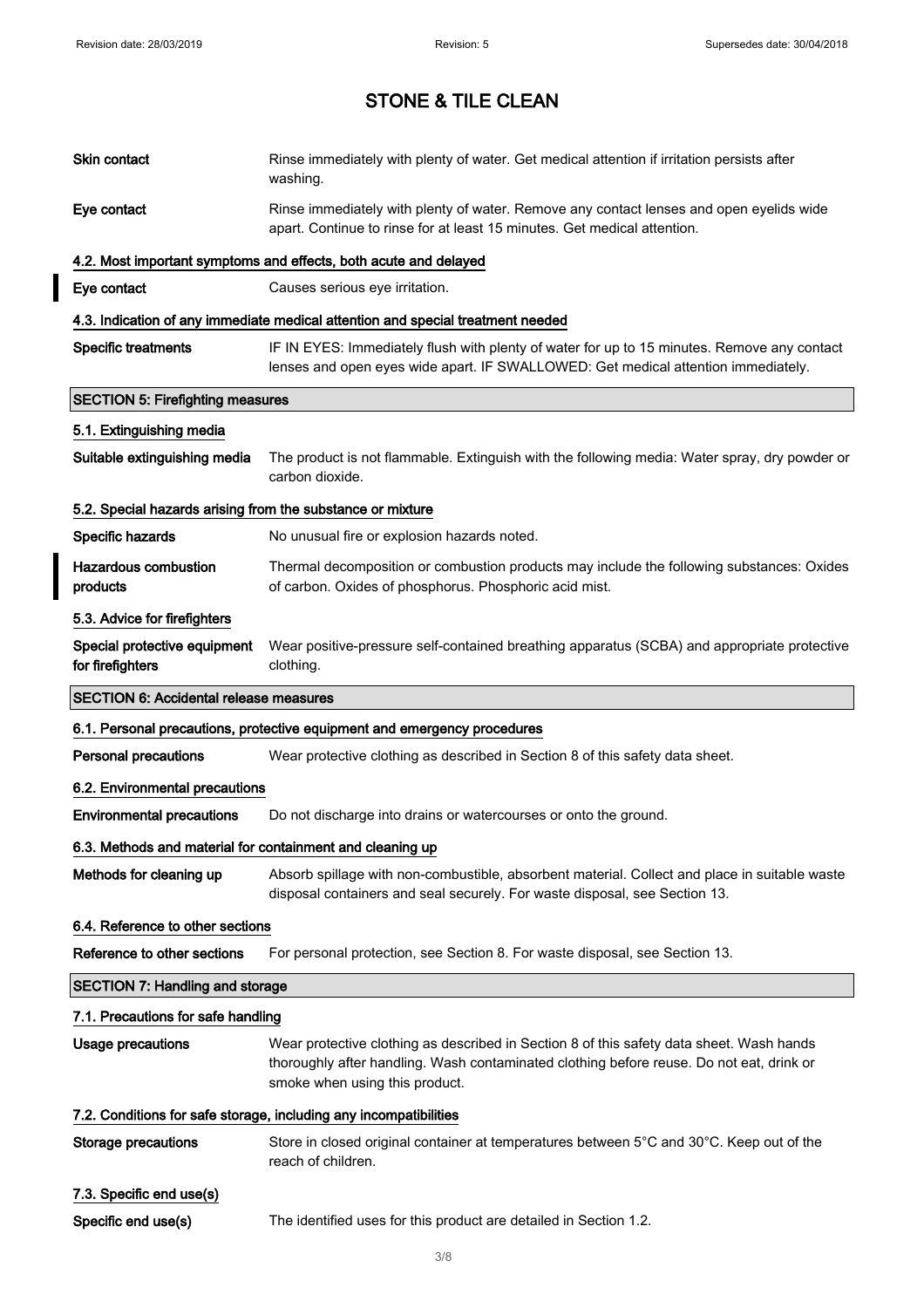## SECTION 8: Exposure Controls/personal protection

#### 8.1. Control parameters

Occupational exposure limits

## (2-Methoxymethylethoxy)propanol

Long-term exposure limit (8-hour TWA): WEL 50 ppm 308 mg/m<sup>3</sup> Sk

### Phosphoric acid ...%

Long-term exposure limit (8-hour TWA): WEL 1 mg/m<sup>3</sup> Short-term exposure limit (15-minute): WEL 2 mg/m<sup>3</sup> WEL = Workplace Exposure Limit Sk = Can be absorbed through the skin.

#### 8.2. Exposure controls

| Protective equipment                |                                                                                                                                                                                                                                                       |
|-------------------------------------|-------------------------------------------------------------------------------------------------------------------------------------------------------------------------------------------------------------------------------------------------------|
| Appropriate engineering<br>controls | Provide adequate ventilation.                                                                                                                                                                                                                         |
| Eye/face protection                 | Side shield safety glasses are recommended when handling this product.                                                                                                                                                                                |
| Hand protection                     | Wear protective gloves. It is recommended that gloves are made of the following material:<br>Nitrile rubber. Protective gloves should be inspected for wear before use and replaced<br>regularly in accordance with the manufacturers specifications. |
| Hygiene measures                    | Wash hands thoroughly after handling. Wash contaminated clothing before reuse. Do not eat,<br>drink or smoke when using this product.                                                                                                                 |
| <b>Respiratory protection</b>       | Considered to be a low inhalation hazard at normal workplace temperatures. No specific<br>recommendations. Respiratory protection may be required if excessive airborne<br>contamination occurs.                                                      |

### SECTION 9: Physical and Chemical Properties

### 9.1. Information on basic physical and chemical properties

| Appearance                                      | Viscous liquid.                                            |
|-------------------------------------------------|------------------------------------------------------------|
| Colour                                          | Orange.                                                    |
| Odour                                           | Mint                                                       |
| Odour threshold                                 | Not determined.                                            |
| рH                                              | pH (concentrated solution): 2.1 pH (diluted solution): 2.5 |
| <b>Melting point</b>                            | Not determined.                                            |
| Initial boiling point and range                 | $100^{\circ}$ C                                            |
| Flash point                                     | Not applicable.                                            |
| <b>Evaporation rate</b>                         | Not determined.                                            |
| Upper/lower flammability or<br>explosive limits | Not determined.                                            |
| Vapour pressure                                 | Not determined.                                            |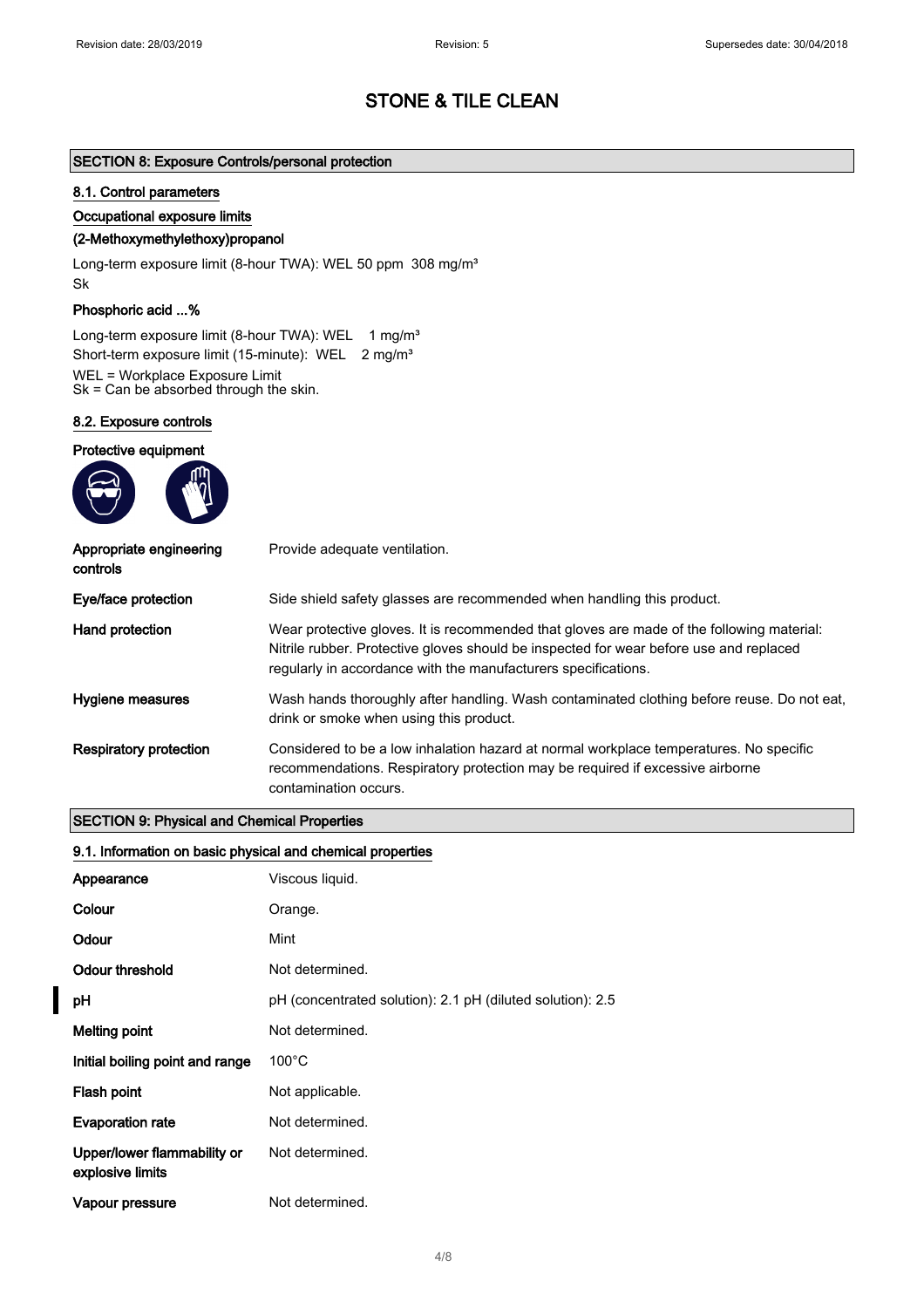$\overline{\mathbf{I}}$ 

 $\overline{\phantom{a}}$ 

 $\overline{\phantom{a}}$ 

# STONE & TILE CLEAN

| Vapour density                                                 | Not determined.                                                                                                                                                                                                                                                                                                                                                                                  |  |
|----------------------------------------------------------------|--------------------------------------------------------------------------------------------------------------------------------------------------------------------------------------------------------------------------------------------------------------------------------------------------------------------------------------------------------------------------------------------------|--|
| <b>Relative density</b>                                        | 1.01                                                                                                                                                                                                                                                                                                                                                                                             |  |
| Solubility(ies)                                                | Soluble in water.                                                                                                                                                                                                                                                                                                                                                                                |  |
| <b>Partition coefficient</b>                                   | Not determined.                                                                                                                                                                                                                                                                                                                                                                                  |  |
| Auto-ignition temperature                                      | Not determined.                                                                                                                                                                                                                                                                                                                                                                                  |  |
| <b>Decomposition Temperature</b>                               | Not determined.                                                                                                                                                                                                                                                                                                                                                                                  |  |
| <b>Viscosity</b>                                               | Not applicable.                                                                                                                                                                                                                                                                                                                                                                                  |  |
| <b>Explosive properties</b>                                    | Not applicable.                                                                                                                                                                                                                                                                                                                                                                                  |  |
| <b>Oxidising properties</b>                                    | Not applicable.                                                                                                                                                                                                                                                                                                                                                                                  |  |
| 9.2. Other information                                         |                                                                                                                                                                                                                                                                                                                                                                                                  |  |
| Other information                                              | None.                                                                                                                                                                                                                                                                                                                                                                                            |  |
| <b>SECTION 10: Stability and reactivity</b>                    |                                                                                                                                                                                                                                                                                                                                                                                                  |  |
| 10.1. Reactivity                                               |                                                                                                                                                                                                                                                                                                                                                                                                  |  |
| Reactivity                                                     | There are no known reactivity hazards associated with this product.                                                                                                                                                                                                                                                                                                                              |  |
| 10.2. Chemical stability                                       |                                                                                                                                                                                                                                                                                                                                                                                                  |  |
| <b>Stability</b>                                               | Stable at normal ambient temperatures and when used as recommended.                                                                                                                                                                                                                                                                                                                              |  |
| 10.3. Possibility of hazardous reactions                       |                                                                                                                                                                                                                                                                                                                                                                                                  |  |
| Possibility of hazardous<br>reactions                          | Not determined.                                                                                                                                                                                                                                                                                                                                                                                  |  |
| 10.4. Conditions to avoid                                      |                                                                                                                                                                                                                                                                                                                                                                                                  |  |
| Conditions to avoid                                            | Protect from freezing and direct sunlight. Store in closed original container at temperatures<br>between 5°C and 30°C.                                                                                                                                                                                                                                                                           |  |
| 10.5. Incompatible materials                                   |                                                                                                                                                                                                                                                                                                                                                                                                  |  |
| <b>Materials to avoid</b>                                      | Strong alkalis. Strong oxidising agents. Metals.                                                                                                                                                                                                                                                                                                                                                 |  |
| 10.6. Hazardous decomposition products                         |                                                                                                                                                                                                                                                                                                                                                                                                  |  |
| Hazardous decomposition<br>products                            | Thermal decomposition or combustion products may include the following substances: Oxides<br>of carbon.                                                                                                                                                                                                                                                                                          |  |
| <b>SECTION 11: Toxicological information</b>                   |                                                                                                                                                                                                                                                                                                                                                                                                  |  |
| 11.1. Information on toxicological effects                     |                                                                                                                                                                                                                                                                                                                                                                                                  |  |
| <b>Toxicological effects</b>                                   | Considered to be a low inhalation hazard at normal workplace temperatures. Excessive<br>inhalation of spray, mist or vapour may cause temporary respiratory irritation. The product<br>irritates mucous membranes and may cause abdominal discomfort if swallowed. Ingestion<br>may cause: Nausea, vomiting. May cause chemical burns in mouth and throat. May cause<br>drowsiness or dizziness. |  |
| Skin corrosion/irritation<br>Skin corrosion/irritation         | May cause skin irritation.                                                                                                                                                                                                                                                                                                                                                                       |  |
| Serious eye damage/irritation<br>Serious eye damage/irritation | Causes serious eye irritation.                                                                                                                                                                                                                                                                                                                                                                   |  |
| Skin sensitisation                                             |                                                                                                                                                                                                                                                                                                                                                                                                  |  |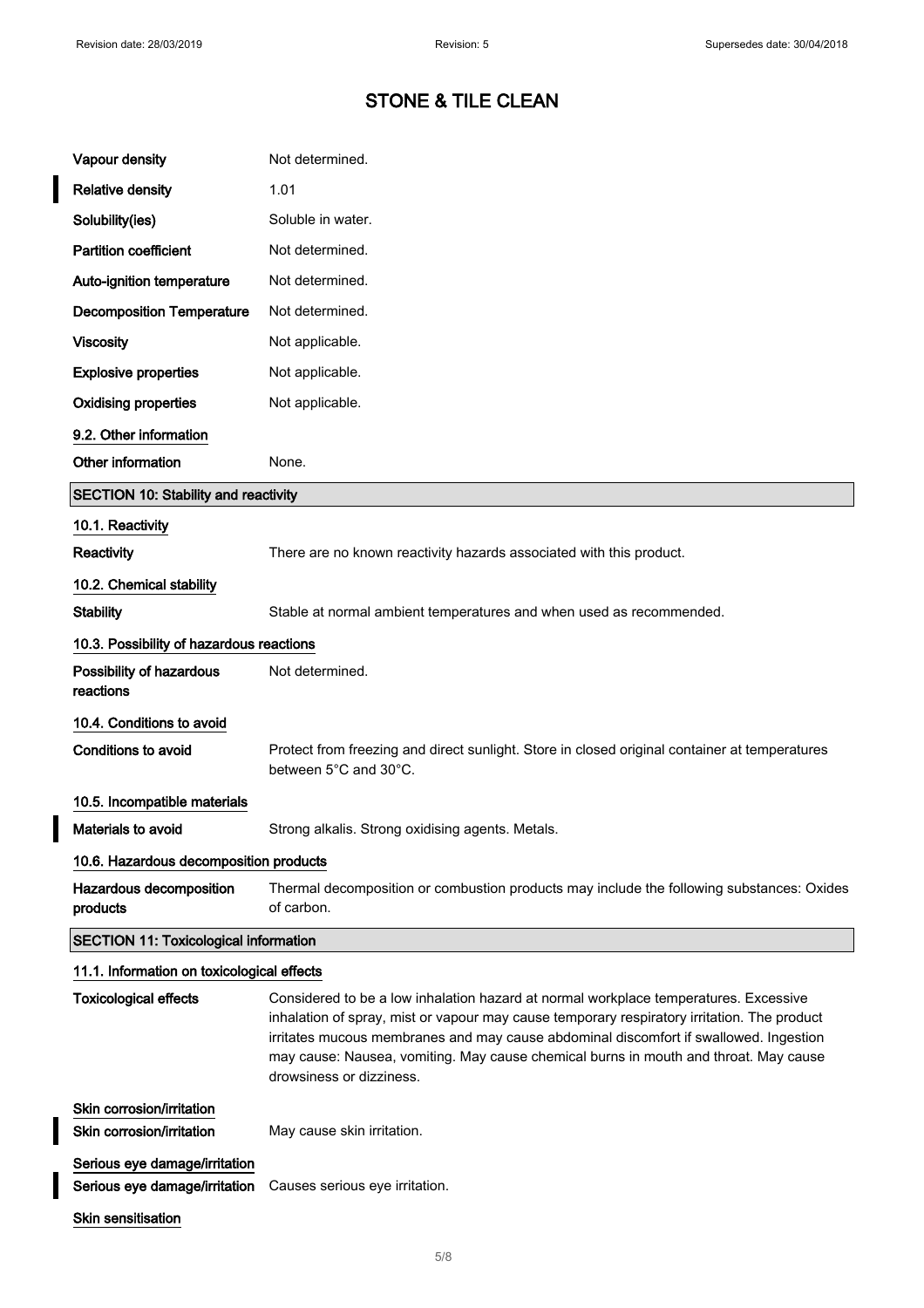| <b>Skin sensitisation</b> | None known.                                  |
|---------------------------|----------------------------------------------|
| Germ cell mutagenicity    |                                              |
| Genotoxicity - in vivo    | No effects expected based upon current data. |
| Carcinogenicity           |                                              |
| Carcinogenicity           | No effects expected based upon current data. |
| Reproductive toxicity     |                                              |

Reproductive toxicity - fertility No effects expected based upon current data.

### Toxicological information on ingredients.

## (2-Methoxymethylethoxy)propanol

| Acute toxicity - oral                                  |         |                   |
|--------------------------------------------------------|---------|-------------------|
| Acute toxicity oral (LD <sub>50</sub><br>mg/kg)        | 5,135.0 |                   |
| <b>Species</b>                                         | Rat     |                   |
| Acute toxicity - dermal                                |         |                   |
| Acute toxicity dermal (LD <sub>50</sub> 20.0<br>mg/kg) |         |                   |
| <b>Species</b>                                         | Rabbit  |                   |
|                                                        |         | Phosphoric acid % |
| Acute toxicity - oral                                  |         |                   |
| Acute toxicity oral (LD <sub>50</sub><br>mg/kg)        | 301.0   |                   |
| <b>Species</b>                                         | Rat     |                   |
| ATE oral (mg/kg)                                       | 301.0   |                   |

# SECTION 12: Ecological Information

## 12.1. Toxicity

Ecological information on ingredients.

## (2-Methoxymethylethoxy)propanol

| Acute aguatic toxicity                    |                                                       |  |
|-------------------------------------------|-------------------------------------------------------|--|
| Acute toxicity - fish                     | $LC_{50}$ , 96 hours: $>10000$ mg/l, Fish             |  |
| Acute toxicity - aquatic<br>invertebrates | EC <sub>50</sub> , 48 hours: 1919 mg/l, Daphnia magna |  |
| Acute toxicity - aquatic<br>plants        | IC <sub>50</sub> , 72 hours: >969 mg/l, Algae         |  |

### 12.2. Persistence and degradability

Persistence and degradability The surfactant(s) contained in this product complies(comply) with the biodegradability criteria as laid down in Regulation (EC) No. 648/2004 on detergents. Data to support this assertion are held at the disposal of the competent authorities of the Member States and will be made available to them at their direct request, or at the request of a detergent manufacturer.

Ecological information on ingredients.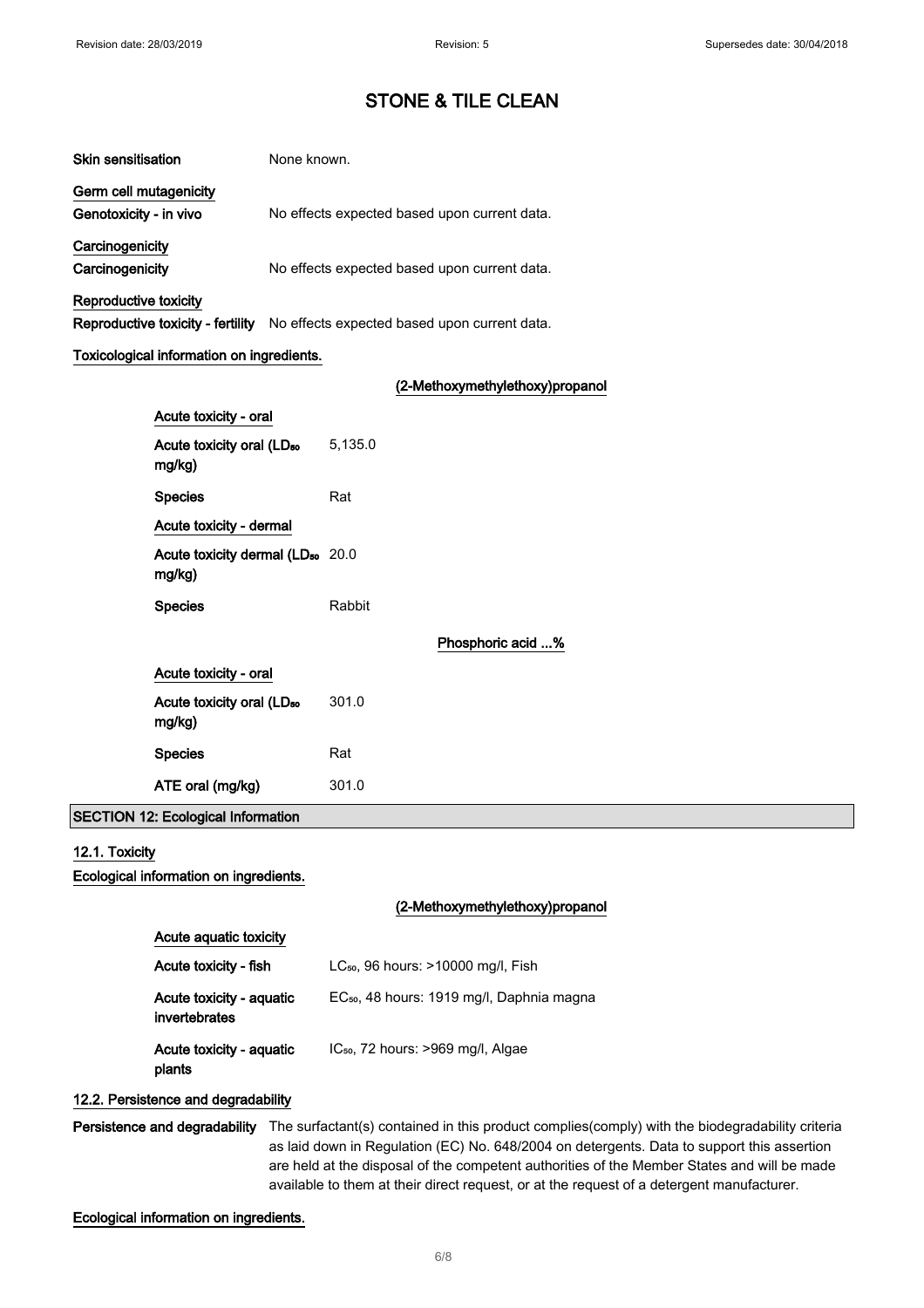# STONE & TILE CLEAN

# (2-Methoxymethylethoxy)propanol

| Chemical oxygen demand 2.02                                 |                                                                                                                                                                                                                                           |  |
|-------------------------------------------------------------|-------------------------------------------------------------------------------------------------------------------------------------------------------------------------------------------------------------------------------------------|--|
| 12.3. Bioaccumulative potential                             |                                                                                                                                                                                                                                           |  |
| <b>Bioaccumulative potential</b>                            | Not determined.                                                                                                                                                                                                                           |  |
| <b>Partition coefficient</b>                                | Not determined.                                                                                                                                                                                                                           |  |
| Ecological information on ingredients.                      |                                                                                                                                                                                                                                           |  |
|                                                             | (2-Methoxymethylethoxy)propanol                                                                                                                                                                                                           |  |
| <b>Partition coefficient</b><br>: 1.01                      |                                                                                                                                                                                                                                           |  |
| 12.4. Mobility in soil                                      |                                                                                                                                                                                                                                           |  |
| <b>Mobility</b>                                             | The product is soluble in water.                                                                                                                                                                                                          |  |
| 12.5. Results of PBT and vPvB assessment                    |                                                                                                                                                                                                                                           |  |
| <b>Results of PBT and vPvB</b><br>assessment                | This product does not contain any substances classified as PBT or vPvB.                                                                                                                                                                   |  |
| 12.6. Other adverse effects                                 |                                                                                                                                                                                                                                           |  |
| Other adverse effects                                       | Avoid discharge to the aquatic environment. The product may affect the acidity (pH) of water<br>which may have hazardous effects on aquatic organisms.                                                                                    |  |
| <b>SECTION 13: Disposal considerations</b>                  |                                                                                                                                                                                                                                           |  |
| 13.1. Waste treatment methods                               |                                                                                                                                                                                                                                           |  |
| Disposal methods                                            | Dispose of waste to licensed waste disposal site in accordance with the requirements of the<br>local Waste Disposal Authority. Empty containers should be rinsed with water then crushed<br>and disposed of at legal waste disposal site. |  |
| <b>SECTION 14: Transport information</b>                    |                                                                                                                                                                                                                                           |  |
| General                                                     | The product is not covered by international regulations on the transport of dangerous goods<br>(IMDG, IATA, ADR/RID).                                                                                                                     |  |
| 14.1. UN number                                             |                                                                                                                                                                                                                                           |  |
| Not classified for transportation.                          |                                                                                                                                                                                                                                           |  |
| 14.2. UN proper shipping name                               |                                                                                                                                                                                                                                           |  |
| None.                                                       |                                                                                                                                                                                                                                           |  |
| 14.3. Transport hazard class(es)                            |                                                                                                                                                                                                                                           |  |
| <b>ADR/RID class</b>                                        |                                                                                                                                                                                                                                           |  |
| <b>IMDG class</b>                                           |                                                                                                                                                                                                                                           |  |
| 14.4. Packing group<br>None.                                |                                                                                                                                                                                                                                           |  |
| 14.5. Environmental hazards                                 |                                                                                                                                                                                                                                           |  |
| Environmentally hazardous substance/marine pollutant<br>No. |                                                                                                                                                                                                                                           |  |
| 14.6. Special precautions for user                          |                                                                                                                                                                                                                                           |  |